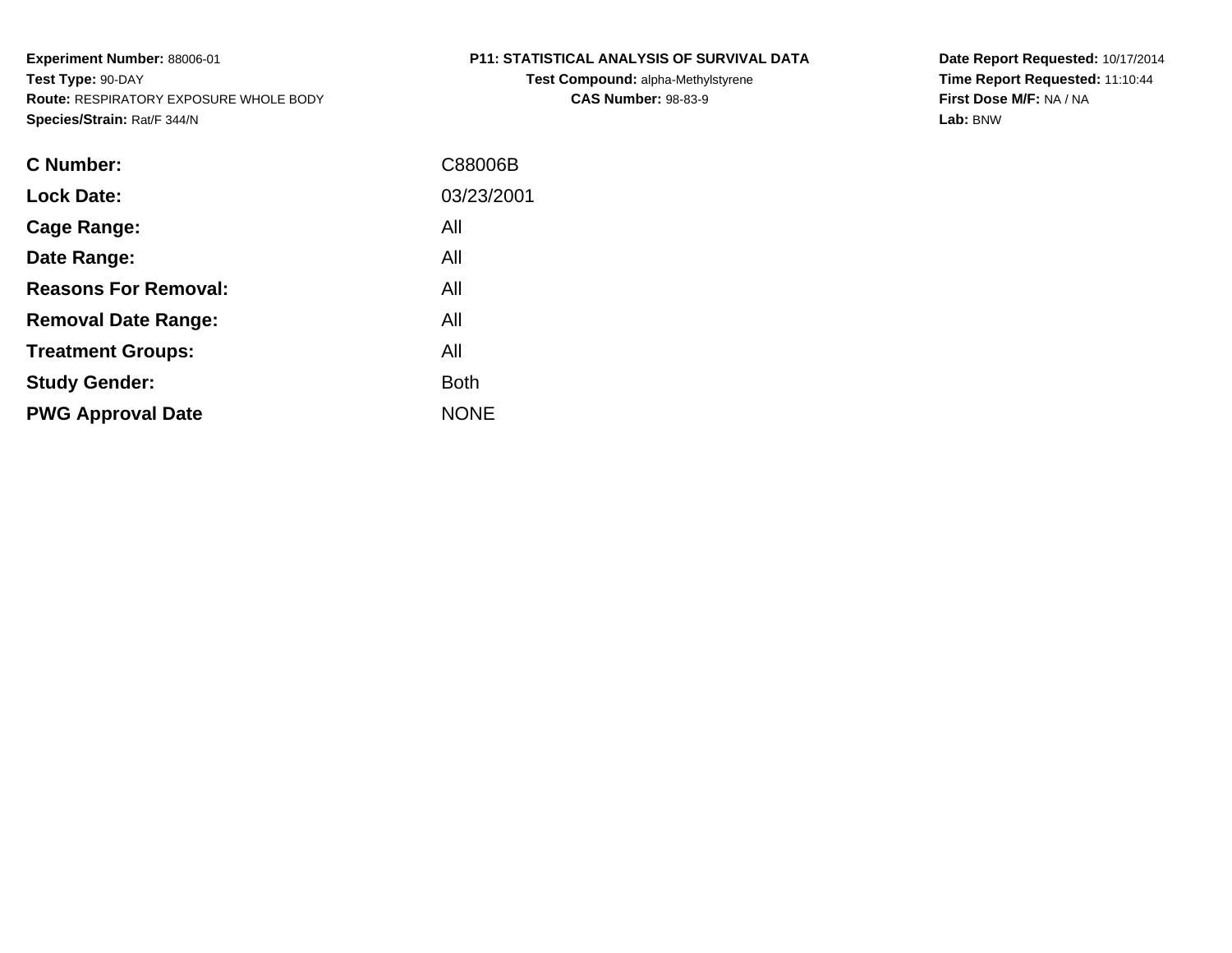# **P11: STATISTICAL ANALYSIS OF SURVIVAL DATA**

**Test Compound:** alpha-Methylstyrene**CAS Number:** 98-83-9

**Date Report Requested:** 10/17/2014**Time Report Requested:** 11:10:44**First Dose M/F:** NA / NA**Lab:** BNW

# **Male RATFIRST TERMINAL SACRIFICE AT 93 DAYS**

|                              |                     | INDIVIDUAL SURVIVAL TIMES (DAYS) |                    |
|------------------------------|---------------------|----------------------------------|--------------------|
| $DOSE = CONTROL$             |                     |                                  |                    |
| <b>TOTAL 10</b>              | UNCENSORED DEATHS 0 | <b>CENSORED DEATHS 0</b>         | <b>TERMINAL 10</b> |
| UNCENSORED DEATH DAYS        |                     |                                  |                    |
| none                         |                     |                                  |                    |
| <b>CENSORED DEATH DAYS</b>   |                     |                                  |                    |
| none                         |                     |                                  |                    |
| $DOSE = 75$ PPM              |                     |                                  |                    |
| <b>TOTAL 10</b>              | UNCENSORED DEATHS 0 | <b>CENSORED DEATHS 0</b>         | <b>TERMINAL 10</b> |
| <b>UNCENSORED DEATH DAYS</b> |                     |                                  |                    |
| none                         |                     |                                  |                    |
| <b>CENSORED DEATH DAYS</b>   |                     |                                  |                    |
| none                         |                     |                                  |                    |
| $DOSE = 150$ PPM             |                     |                                  |                    |
| TOTAL 10                     | UNCENSORED DEATHS 0 | <b>CENSORED DEATHS 0</b>         | <b>TERMINAL 10</b> |
| <b>UNCENSORED DEATH DAYS</b> |                     |                                  |                    |
| none                         |                     |                                  |                    |
| <b>CENSORED DEATH DAYS</b>   |                     |                                  |                    |
| none                         |                     |                                  |                    |
| $DOSE = 300$ PPM             |                     |                                  |                    |
| TOTAL 10                     | UNCENSORED DEATHS 0 | <b>CENSORED DEATHS 0</b>         | <b>TERMINAL 10</b> |
| <b>UNCENSORED DEATH DAYS</b> |                     |                                  |                    |
| none                         |                     |                                  |                    |
| <b>CENSORED DEATH DAYS</b>   |                     |                                  |                    |
| none                         |                     |                                  |                    |

(A) FIRST TERMINAL SACRIFICE

(B) THE FIRST ENTRY IS THE TREND TEST (TARONE, 1975) RESULT. SUBSEQUENT ENTRIES ARE THE RESULTS OF PAIRWISE TESTS (COX, 1972). NEGATIVE TRENDS ARE INDICATED BY "N".

(C) MEAN OF ALL UNCENSORED DEATHS PRIOR TO TERMINAL SACRIFICE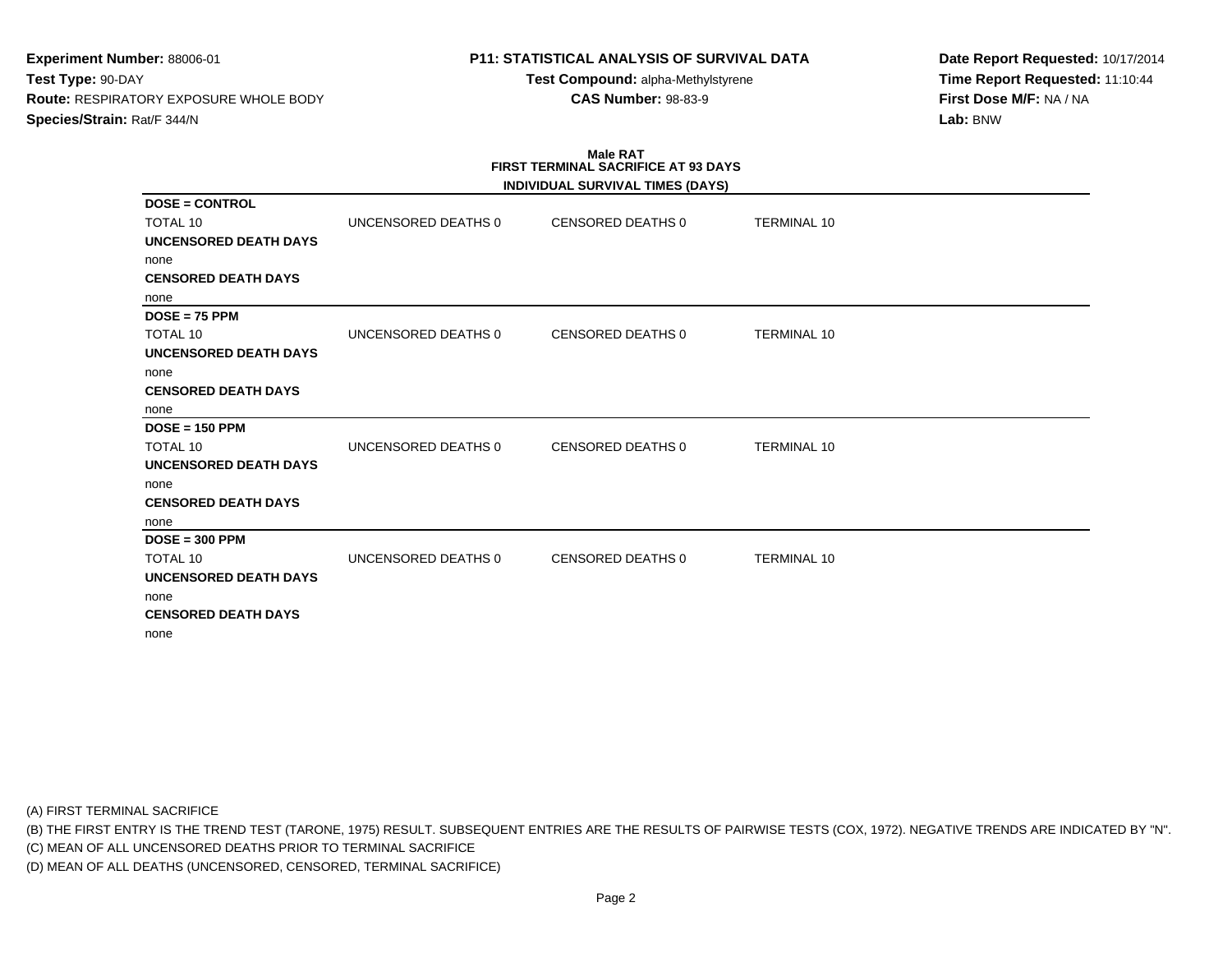# **P11: STATISTICAL ANALYSIS OF SURVIVAL DATA**

**Test Compound:** alpha-Methylstyrene**CAS Number:** 98-83-9

**Date Report Requested:** 10/17/2014**Time Report Requested:** 11:10:44**First Dose M/F:** NA / NA**Lab:** BNW

#### **Male RAT FIRST TERMINAL SACRIFICE AT 93 DAYSINDIVIDUAL SURVIVAL TIMES (DAYS)**

| $DOSE = 600$ PPM           |                     |                   |                    |  |
|----------------------------|---------------------|-------------------|--------------------|--|
| TOTAL 10                   | UNCENSORED DEATHS 0 | CENSORED DEATHS 0 | TERMINAL 10        |  |
| UNCENSORED DEATH DAYS      |                     |                   |                    |  |
| none                       |                     |                   |                    |  |
| <b>CENSORED DEATH DAYS</b> |                     |                   |                    |  |
| none                       |                     |                   |                    |  |
| $DOSE = 1000$ PPM          |                     |                   |                    |  |
| TOTAL 10                   | UNCENSORED DEATHS 0 | CENSORED DEATHS 0 | <b>TERMINAL 10</b> |  |
| UNCENSORED DEATH DAYS      |                     |                   |                    |  |
| none                       |                     |                   |                    |  |
| <b>CENSORED DEATH DAYS</b> |                     |                   |                    |  |
| none                       |                     |                   |                    |  |

(A) FIRST TERMINAL SACRIFICE

(B) THE FIRST ENTRY IS THE TREND TEST (TARONE, 1975) RESULT. SUBSEQUENT ENTRIES ARE THE RESULTS OF PAIRWISE TESTS (COX, 1972). NEGATIVE TRENDS ARE INDICATED BY "N".

(C) MEAN OF ALL UNCENSORED DEATHS PRIOR TO TERMINAL SACRIFICE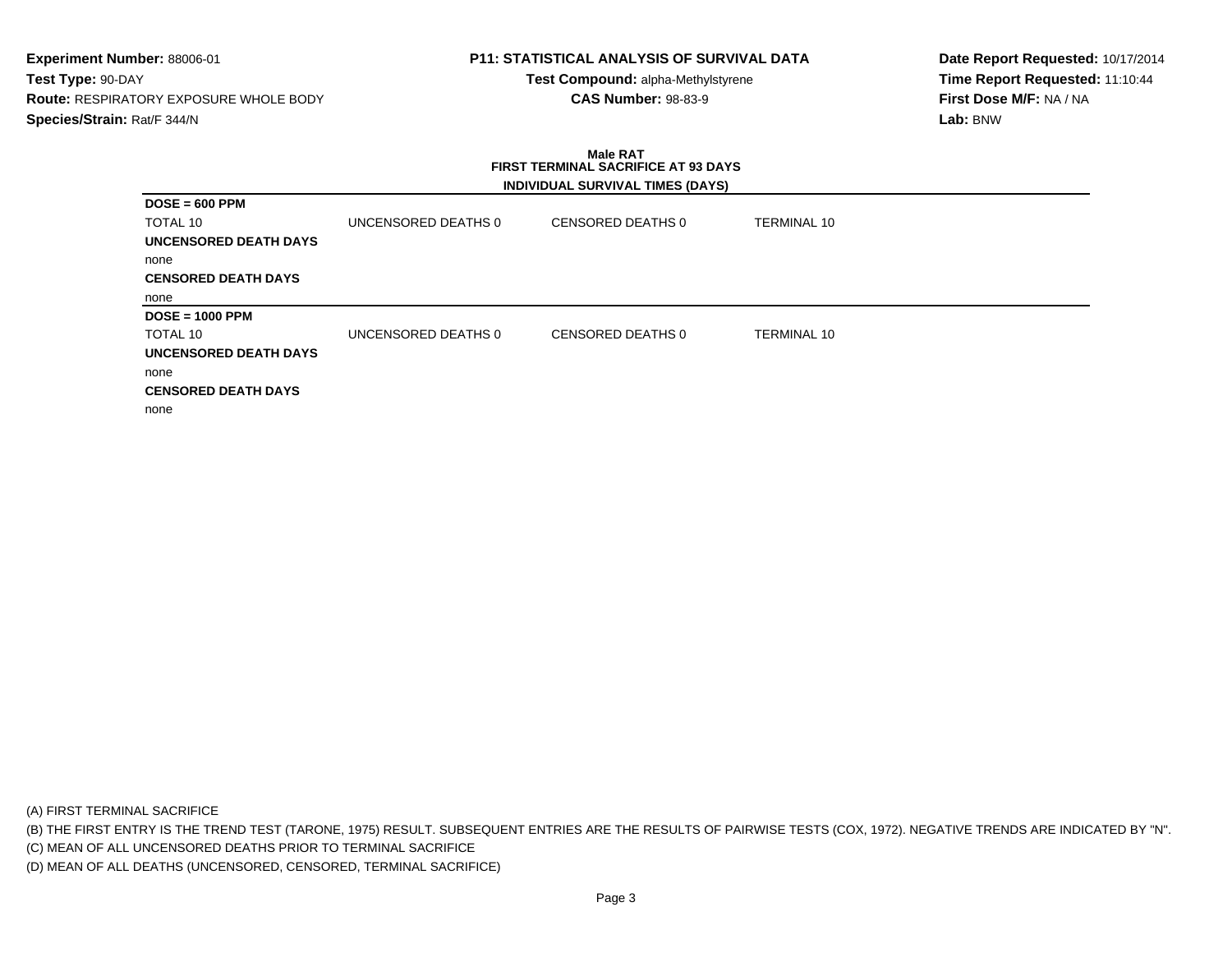# **P11: STATISTICAL ANALYSIS OF SURVIVAL DATA**

**Test Compound:** alpha-Methylstyrene**CAS Number:** 98-83-9

**Date Report Requested:** 10/17/2014**Time Report Requested:** 11:10:44**First Dose M/F:** NA / NA**Lab:** BNW

#### **Male RATFIRST TERMINAL SACRIFICE AT 93 DAYS**

### **KAPLAN-MEIER SURVIVAL PROBABILITY ESTIMATES (%)**

| <b>DOSE</b>     |       |       |       |       |       | TIME (DAYS) |       |       |       |       |
|-----------------|-------|-------|-------|-------|-------|-------------|-------|-------|-------|-------|
|                 | 10    | 20    | 30    | 40    | 50    | 60          | 70    | 80    | 90    | 93(A) |
| <b>CONTROL</b>  | 100.0 | 100.0 | 100.0 | 100.0 | 100.0 | 100.0       | 100.0 | 100.0 | 100.0 | 100.0 |
| <b>75 PPM</b>   | 100.0 | 100.0 | 100.0 | 100.0 | 100.0 | 100.0       | 100.0 | 100.0 | 100.0 | 100.0 |
| <b>150 PPM</b>  | 100.0 | 100.0 | 100.0 | 100.0 | 100.0 | 100.0       | 100.0 | 100.0 | 100.0 | 100.0 |
| <b>300 PPM</b>  | 100.0 | 100.0 | 100.0 | 100.0 | 100.0 | 100.0       | 100.0 | 100.0 | 100.0 | 100.0 |
| <b>600 PPM</b>  | 100.0 | 100.0 | 100.0 | 100.0 | 100.0 | 100.0       | 100.0 | 100.0 | 100.0 | 100.0 |
| <b>1000 PPM</b> | 100.0 | 100.0 | 100.0 | 100.0 | 100.0 | 100.0       | 100.0 | 100.0 | 100.0 | 100.0 |
|                 |       |       |       |       |       |             |       |       |       |       |

(A) FIRST TERMINAL SACRIFICE

(B) THE FIRST ENTRY IS THE TREND TEST (TARONE, 1975) RESULT. SUBSEQUENT ENTRIES ARE THE RESULTS OF PAIRWISE TESTS (COX, 1972). NEGATIVE TRENDS ARE INDICATED BY "N".

(C) MEAN OF ALL UNCENSORED DEATHS PRIOR TO TERMINAL SACRIFICE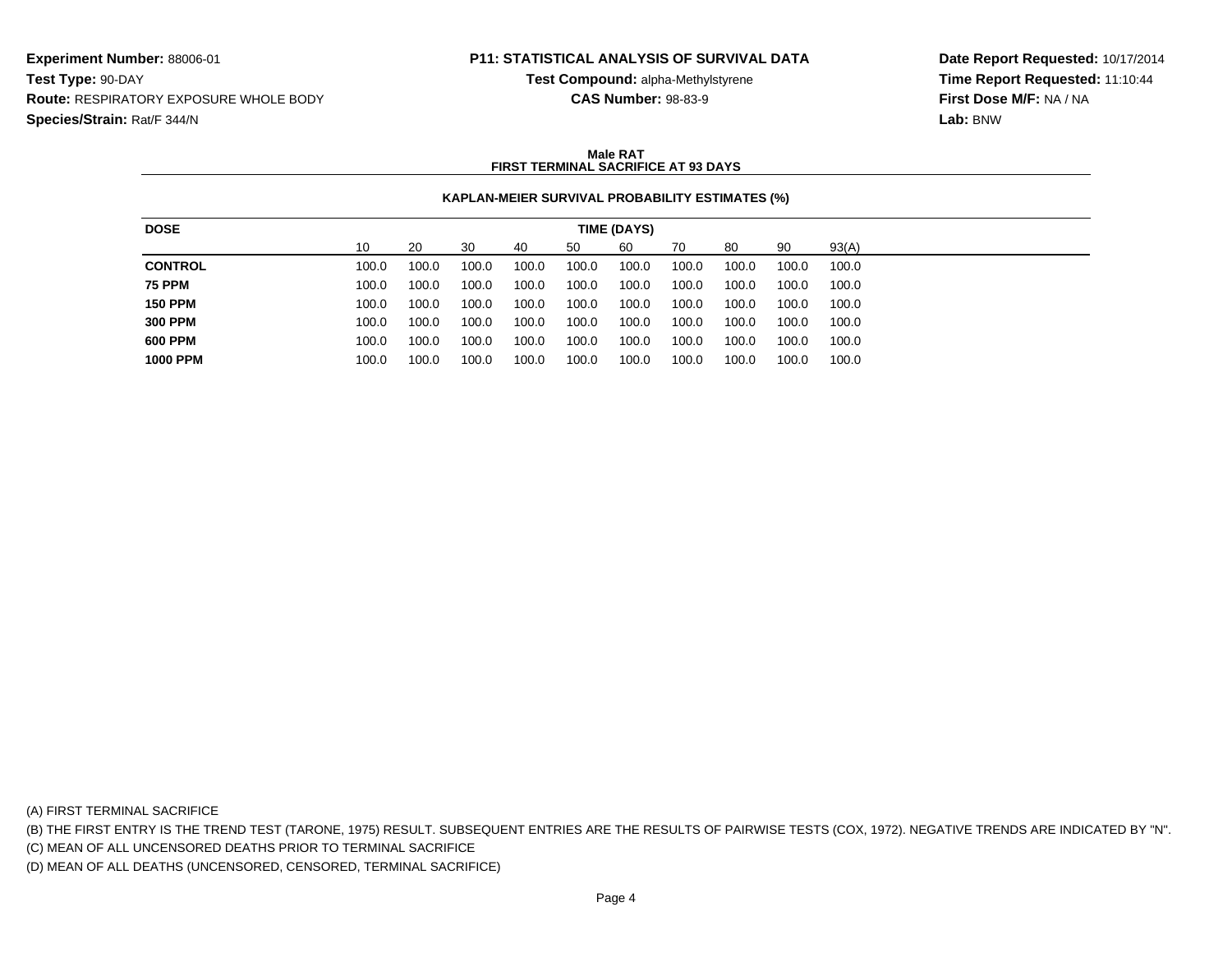# **P11: STATISTICAL ANALYSIS OF SURVIVAL DATA**

**Test Compound:** alpha-Methylstyrene**CAS Number:** 98-83-9

**Date Report Requested:** 10/17/2014**Time Report Requested:** 11:10:44**First Dose M/F:** NA / NA**Lab:** BNW

#### **Male RATFIRST TERMINAL SACRIFICE AT 93 DAYS**

### **SURVIVAL SUMMARY STATISTICS**

| <b>DOSE</b>                           | <b>CONTROL</b>    | <b>75 PPM</b>                                                                                                                                                                                                                                                                                                                                                                                                                                                                          | <b>150 PPM</b>     | <b>300 PPM</b> |  |
|---------------------------------------|-------------------|----------------------------------------------------------------------------------------------------------------------------------------------------------------------------------------------------------------------------------------------------------------------------------------------------------------------------------------------------------------------------------------------------------------------------------------------------------------------------------------|--------------------|----------------|--|
| SURVIVAL AT END OF STUDY              | 100.0%            | 100.0%                                                                                                                                                                                                                                                                                                                                                                                                                                                                                 | 100.0%             | 100.0%         |  |
| (KAPLAN-MEIER)                        |                   |                                                                                                                                                                                                                                                                                                                                                                                                                                                                                        |                    |                |  |
| <b>SIGNIFICANCE (B)</b>               | $- - - - -$       | $\begin{array}{cccccccccccccc} \multicolumn{2}{c}{} & \multicolumn{2}{c}{} & \multicolumn{2}{c}{} & \multicolumn{2}{c}{} & \multicolumn{2}{c}{} & \multicolumn{2}{c}{} & \multicolumn{2}{c}{} & \multicolumn{2}{c}{} & \multicolumn{2}{c}{} & \multicolumn{2}{c}{} & \multicolumn{2}{c}{} & \multicolumn{2}{c}{} & \multicolumn{2}{c}{} & \multicolumn{2}{c}{} & \multicolumn{2}{c}{} & \multicolumn{2}{c}{} & \multicolumn{2}{c}{} & \multicolumn{2}{c}{} & \multicolumn{2}{c}{} & \$ | $\cdots$           | ------         |  |
| (LIFE TABLE)                          |                   |                                                                                                                                                                                                                                                                                                                                                                                                                                                                                        |                    |                |  |
| <b>MEAN DAY OF NATURAL DEATHS (C)</b> |                   |                                                                                                                                                                                                                                                                                                                                                                                                                                                                                        |                    |                |  |
| (STANDARD ERROR)                      | $\left( .\right)$ |                                                                                                                                                                                                                                                                                                                                                                                                                                                                                        | $\left( . \right)$ | (.)            |  |
| <b>MEAN LIFE SPAN (D)</b>             | 93.0              | 93.0                                                                                                                                                                                                                                                                                                                                                                                                                                                                                   | 93.0               | 93.0           |  |
| (STANDARD ERROR)                      | (0.0)             | (0.0)                                                                                                                                                                                                                                                                                                                                                                                                                                                                                  | (0.0)              | (0.0)          |  |

(A) FIRST TERMINAL SACRIFICE

(B) THE FIRST ENTRY IS THE TREND TEST (TARONE, 1975) RESULT. SUBSEQUENT ENTRIES ARE THE RESULTS OF PAIRWISE TESTS (COX, 1972). NEGATIVE TRENDS ARE INDICATED BY "N".

(C) MEAN OF ALL UNCENSORED DEATHS PRIOR TO TERMINAL SACRIFICE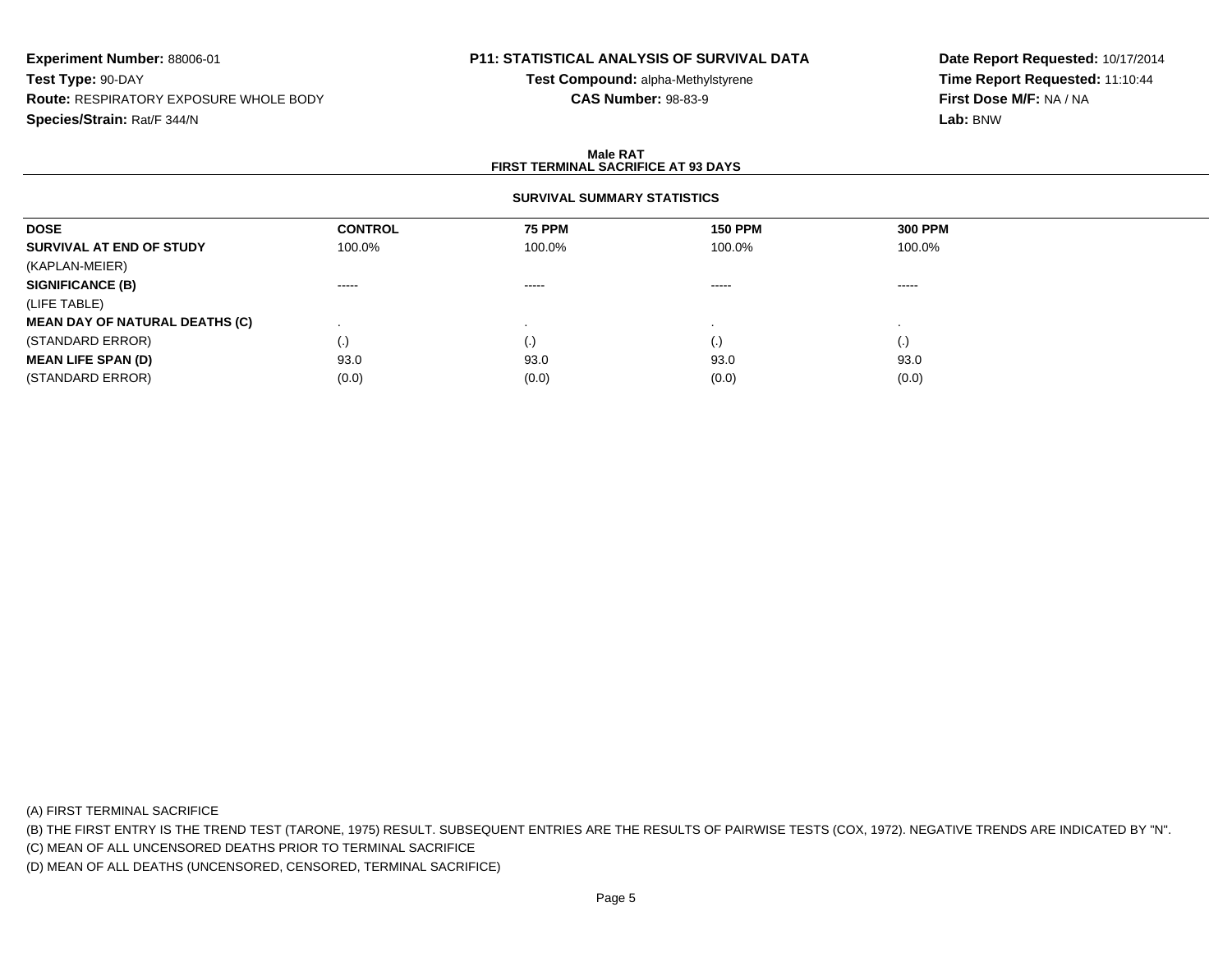# **P11: STATISTICAL ANALYSIS OF SURVIVAL DATA**

**Test Compound:** alpha-Methylstyrene**CAS Number:** 98-83-9

**Date Report Requested:** 10/17/2014**Time Report Requested:** 11:10:44**First Dose M/F:** NA / NA**Lab:** BNW

#### **Male RATFIRST TERMINAL SACRIFICE AT 93 DAYS**

#### **SURVIVAL SUMMARY STATISTICS**

| <b>DOSE</b>                           | 600 PPM     | <b>1000 PPM</b> |
|---------------------------------------|-------------|-----------------|
| SURVIVAL AT END OF STUDY              | 100.0%      | 100.0%          |
| (KAPLAN-MEIER)                        |             |                 |
| <b>SIGNIFICANCE (B)</b>               | $- - - - -$ | $- - - - -$     |
| (LIFE TABLE)                          |             |                 |
| <b>MEAN DAY OF NATURAL DEATHS (C)</b> |             |                 |
| (STANDARD ERROR)                      | $\cdot$     | (.)             |
| <b>MEAN LIFE SPAN (D)</b>             | 93.0        | 93.0            |
| (STANDARD ERROR)                      | (0.0)       | (0.0)           |

(A) FIRST TERMINAL SACRIFICE

(B) THE FIRST ENTRY IS THE TREND TEST (TARONE, 1975) RESULT. SUBSEQUENT ENTRIES ARE THE RESULTS OF PAIRWISE TESTS (COX, 1972). NEGATIVE TRENDS ARE INDICATED BY "N".

(C) MEAN OF ALL UNCENSORED DEATHS PRIOR TO TERMINAL SACRIFICE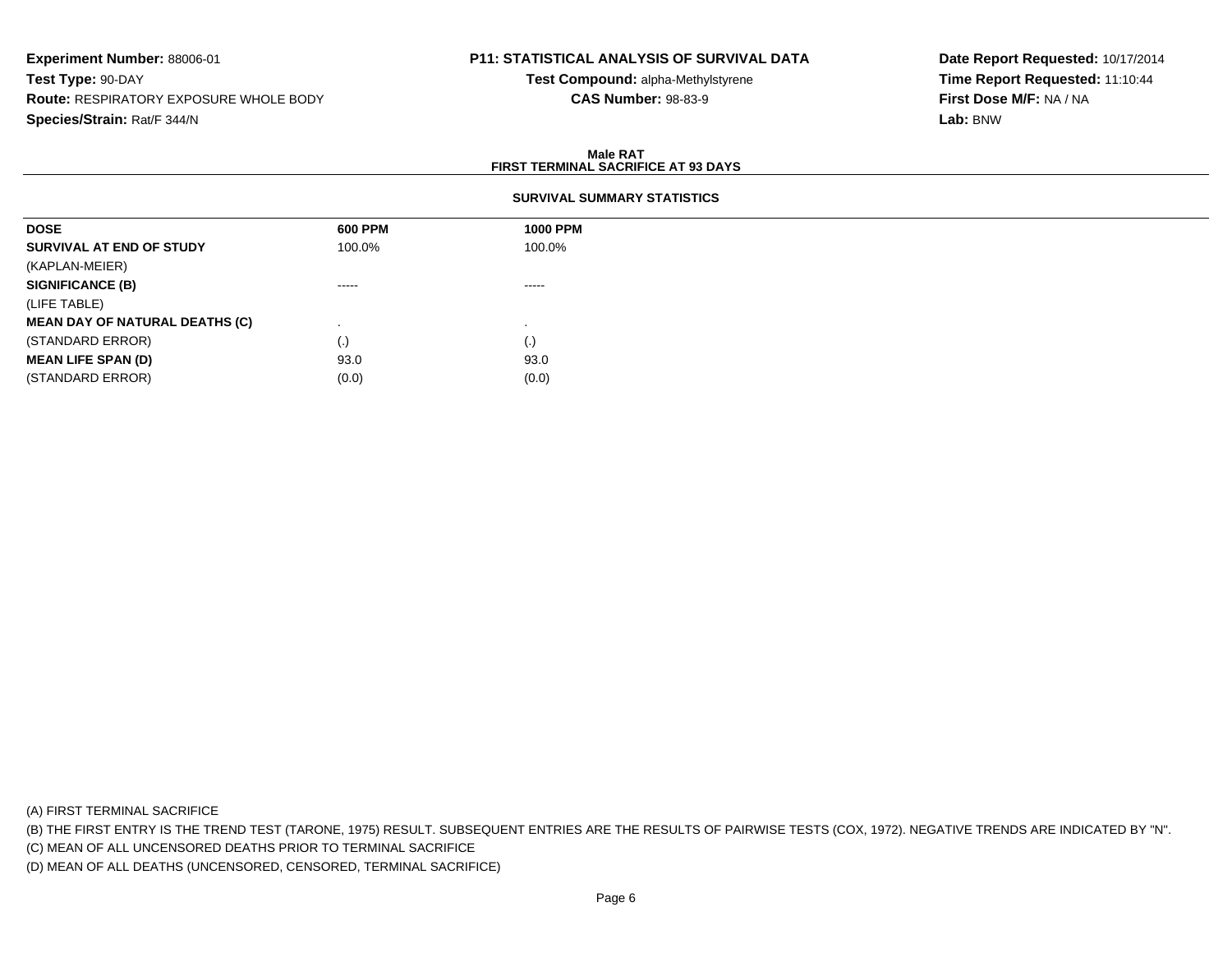# **P11: STATISTICAL ANALYSIS OF SURVIVAL DATA**

**Test Compound:** alpha-Methylstyrene**CAS Number:** 98-83-9

**Date Report Requested:** 10/17/2014**Time Report Requested:** 11:10:44**First Dose M/F:** NA / NA**Lab:** BNW

#### **Female RAT FIRST TERMINAL SACRIFICE AT 93 DAYSINDIVIDUAL SURVIVAL TIMES (DAYS)**

|                              |                     | INDIVIDUAL SURVIVAL TIMES (DATS) |                    |  |
|------------------------------|---------------------|----------------------------------|--------------------|--|
| $DOSE = CONTROL$             |                     |                                  |                    |  |
| <b>TOTAL 10</b>              | UNCENSORED DEATHS 0 | <b>CENSORED DEATHS 0</b>         | <b>TERMINAL 10</b> |  |
| <b>UNCENSORED DEATH DAYS</b> |                     |                                  |                    |  |
| none                         |                     |                                  |                    |  |
| <b>CENSORED DEATH DAYS</b>   |                     |                                  |                    |  |
| none                         |                     |                                  |                    |  |
| $DOSE = 75$ PPM              |                     |                                  |                    |  |
| TOTAL 10                     | UNCENSORED DEATHS 0 | <b>CENSORED DEATHS 0</b>         | <b>TERMINAL 10</b> |  |
| <b>UNCENSORED DEATH DAYS</b> |                     |                                  |                    |  |
| none                         |                     |                                  |                    |  |
| <b>CENSORED DEATH DAYS</b>   |                     |                                  |                    |  |
| none                         |                     |                                  |                    |  |
| $DOSE = 150$ PPM             |                     |                                  |                    |  |
| <b>TOTAL 10</b>              | UNCENSORED DEATHS 0 | <b>CENSORED DEATHS 0</b>         | <b>TERMINAL 10</b> |  |
| <b>UNCENSORED DEATH DAYS</b> |                     |                                  |                    |  |
| none                         |                     |                                  |                    |  |
| <b>CENSORED DEATH DAYS</b>   |                     |                                  |                    |  |
| none                         |                     |                                  |                    |  |
| $DOSE = 300$ PPM             |                     |                                  |                    |  |
| TOTAL 10                     | UNCENSORED DEATHS 0 | <b>CENSORED DEATHS 0</b>         | <b>TERMINAL 10</b> |  |
| UNCENSORED DEATH DAYS        |                     |                                  |                    |  |
| none                         |                     |                                  |                    |  |
| <b>CENSORED DEATH DAYS</b>   |                     |                                  |                    |  |
| none                         |                     |                                  |                    |  |
|                              |                     |                                  |                    |  |

(A) FIRST TERMINAL SACRIFICE

(B) THE FIRST ENTRY IS THE TREND TEST (TARONE, 1975) RESULT. SUBSEQUENT ENTRIES ARE THE RESULTS OF PAIRWISE TESTS (COX, 1972). NEGATIVE TRENDS ARE INDICATED BY "N".

(C) MEAN OF ALL UNCENSORED DEATHS PRIOR TO TERMINAL SACRIFICE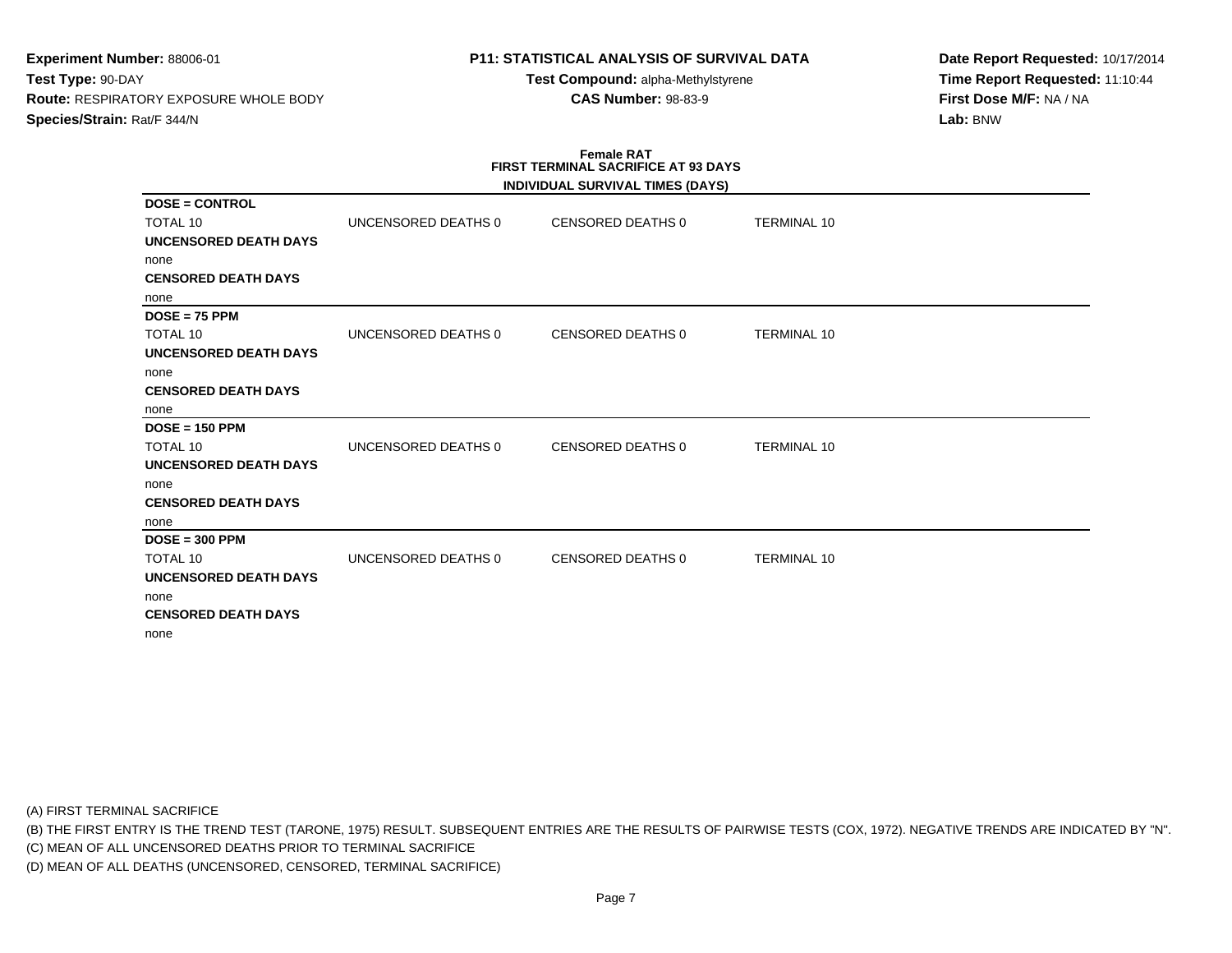# **P11: STATISTICAL ANALYSIS OF SURVIVAL DATA**

**Test Compound:** alpha-Methylstyrene**CAS Number:** 98-83-9

**Date Report Requested:** 10/17/2014**Time Report Requested:** 11:10:44**First Dose M/F:** NA / NA**Lab:** BNW

### **Female RAT FIRST TERMINAL SACRIFICE AT 93 DAYSINDIVIDUAL SURVIVAL TIMES (DAYS)**

| $DOSE = 600$ PPM           |                     |                   |                    |  |
|----------------------------|---------------------|-------------------|--------------------|--|
| TOTAL 10                   | UNCENSORED DEATHS 0 | CENSORED DEATHS 0 | <b>TERMINAL 10</b> |  |
| UNCENSORED DEATH DAYS      |                     |                   |                    |  |
| none                       |                     |                   |                    |  |
| <b>CENSORED DEATH DAYS</b> |                     |                   |                    |  |
| none                       |                     |                   |                    |  |
| $DOSE = 1000$ PPM          |                     |                   |                    |  |
| TOTAL 10                   | UNCENSORED DEATHS 0 | CENSORED DEATHS 0 | <b>TERMINAL 10</b> |  |
| UNCENSORED DEATH DAYS      |                     |                   |                    |  |
| none                       |                     |                   |                    |  |
| <b>CENSORED DEATH DAYS</b> |                     |                   |                    |  |
| none                       |                     |                   |                    |  |

(A) FIRST TERMINAL SACRIFICE

(B) THE FIRST ENTRY IS THE TREND TEST (TARONE, 1975) RESULT. SUBSEQUENT ENTRIES ARE THE RESULTS OF PAIRWISE TESTS (COX, 1972). NEGATIVE TRENDS ARE INDICATED BY "N".

(C) MEAN OF ALL UNCENSORED DEATHS PRIOR TO TERMINAL SACRIFICE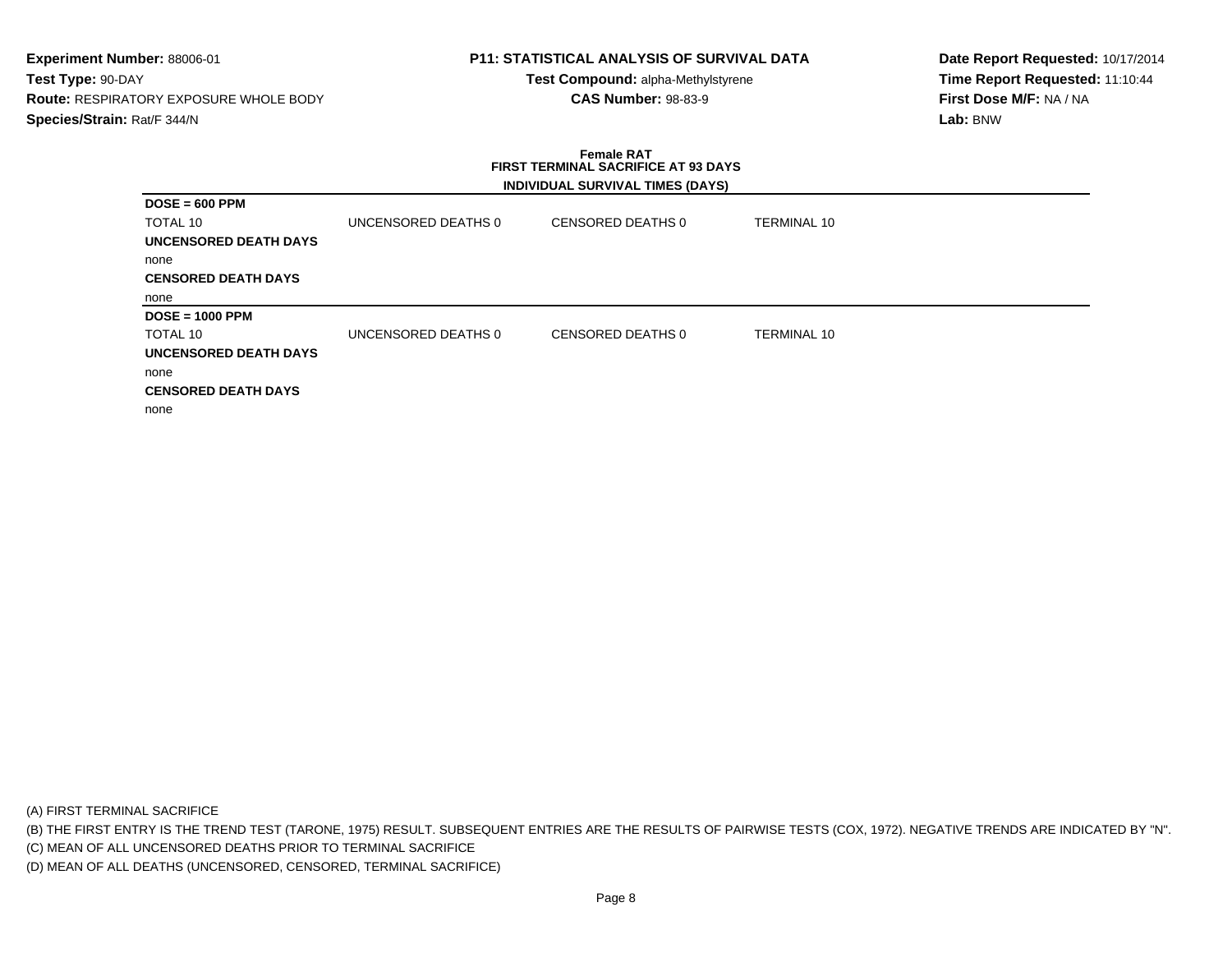## **P11: STATISTICAL ANALYSIS OF SURVIVAL DATA**

**Test Compound:** alpha-Methylstyrene**CAS Number:** 98-83-9

**Date Report Requested:** 10/17/2014**Time Report Requested:** 11:10:44**First Dose M/F:** NA / NA**Lab:** BNW

#### **Female RATFIRST TERMINAL SACRIFICE AT 93 DAYS**

### **KAPLAN-MEIER SURVIVAL PROBABILITY ESTIMATES (%)**

| <b>DOSE</b>     |       |       |       |       |       | TIME (DAYS) |       |       |       |       |
|-----------------|-------|-------|-------|-------|-------|-------------|-------|-------|-------|-------|
|                 | 10    | 20    | 30    | 40    | 50    | 60          | 70    | 80    | 90    | 93(A) |
| <b>CONTROL</b>  | 100.0 | 100.0 | 100.0 | 100.0 | 100.0 | 100.0       | 100.0 | 100.0 | 100.0 | 100.0 |
| <b>75 PPM</b>   | 100.0 | 100.0 | 100.0 | 100.0 | 100.0 | 100.0       | 100.0 | 100.0 | 100.0 | 100.0 |
| <b>150 PPM</b>  | 100.0 | 100.0 | 100.0 | 100.0 | 100.0 | 100.0       | 100.0 | 100.0 | 100.0 | 100.0 |
| <b>300 PPM</b>  | 100.0 | 100.0 | 100.0 | 100.0 | 100.0 | 100.0       | 100.0 | 100.0 | 100.0 | 100.0 |
| 600 PPM         | 100.0 | 100.0 | 100.0 | 100.0 | 100.0 | 100.0       | 100.0 | 100.0 | 100.0 | 100.0 |
| <b>1000 PPM</b> | 100.0 | 100.0 | 100.0 | 100.0 | 100.0 | 100.0       | 100.0 | 100.0 | 100.0 | 100.0 |
|                 |       |       |       |       |       |             |       |       |       |       |

(A) FIRST TERMINAL SACRIFICE

(B) THE FIRST ENTRY IS THE TREND TEST (TARONE, 1975) RESULT. SUBSEQUENT ENTRIES ARE THE RESULTS OF PAIRWISE TESTS (COX, 1972). NEGATIVE TRENDS ARE INDICATED BY "N".

(C) MEAN OF ALL UNCENSORED DEATHS PRIOR TO TERMINAL SACRIFICE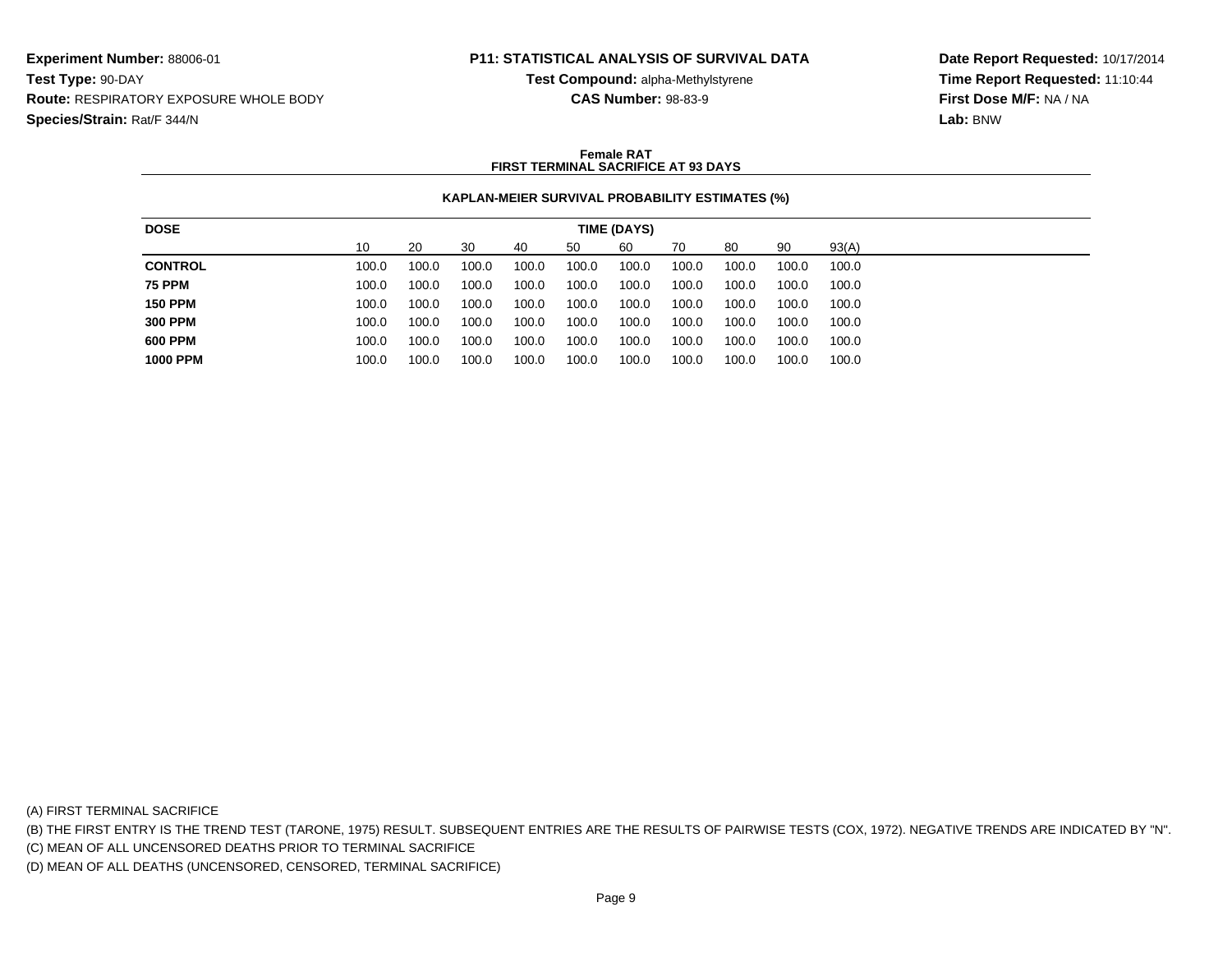# **P11: STATISTICAL ANALYSIS OF SURVIVAL DATA**

**Test Compound:** alpha-Methylstyrene**CAS Number:** 98-83-9

**Date Report Requested:** 10/17/2014**Time Report Requested:** 11:10:44**First Dose M/F:** NA / NA**Lab:** BNW

#### **Female RATFIRST TERMINAL SACRIFICE AT 93 DAYS**

### **SURVIVAL SUMMARY STATISTICS**

| <b>DOSE</b>                           | <b>CONTROL</b> | <b>75 PPM</b>      | <b>150 PPM</b> | <b>300 PPM</b> |  |
|---------------------------------------|----------------|--------------------|----------------|----------------|--|
| SURVIVAL AT END OF STUDY              | 100.0%         | 100.0%             | 100.0%         | 100.0%         |  |
| (KAPLAN-MEIER)                        |                |                    |                |                |  |
| <b>SIGNIFICANCE (B)</b>               | $\cdots$       | -----              | ------         | ------         |  |
| (LIFE TABLE)                          |                |                    |                |                |  |
| <b>MEAN DAY OF NATURAL DEATHS (C)</b> |                |                    |                |                |  |
| (STANDARD ERROR)                      | (.)            | $\left( . \right)$ | (.)            | (.)            |  |
| <b>MEAN LIFE SPAN (D)</b>             | 93.0           | 93.0               | 93.0           | 93.0           |  |
| (STANDARD ERROR)                      | (0.0)          | (0.0)              | (0.0)          | (0.0)          |  |

(A) FIRST TERMINAL SACRIFICE

(B) THE FIRST ENTRY IS THE TREND TEST (TARONE, 1975) RESULT. SUBSEQUENT ENTRIES ARE THE RESULTS OF PAIRWISE TESTS (COX, 1972). NEGATIVE TRENDS ARE INDICATED BY "N".

(C) MEAN OF ALL UNCENSORED DEATHS PRIOR TO TERMINAL SACRIFICE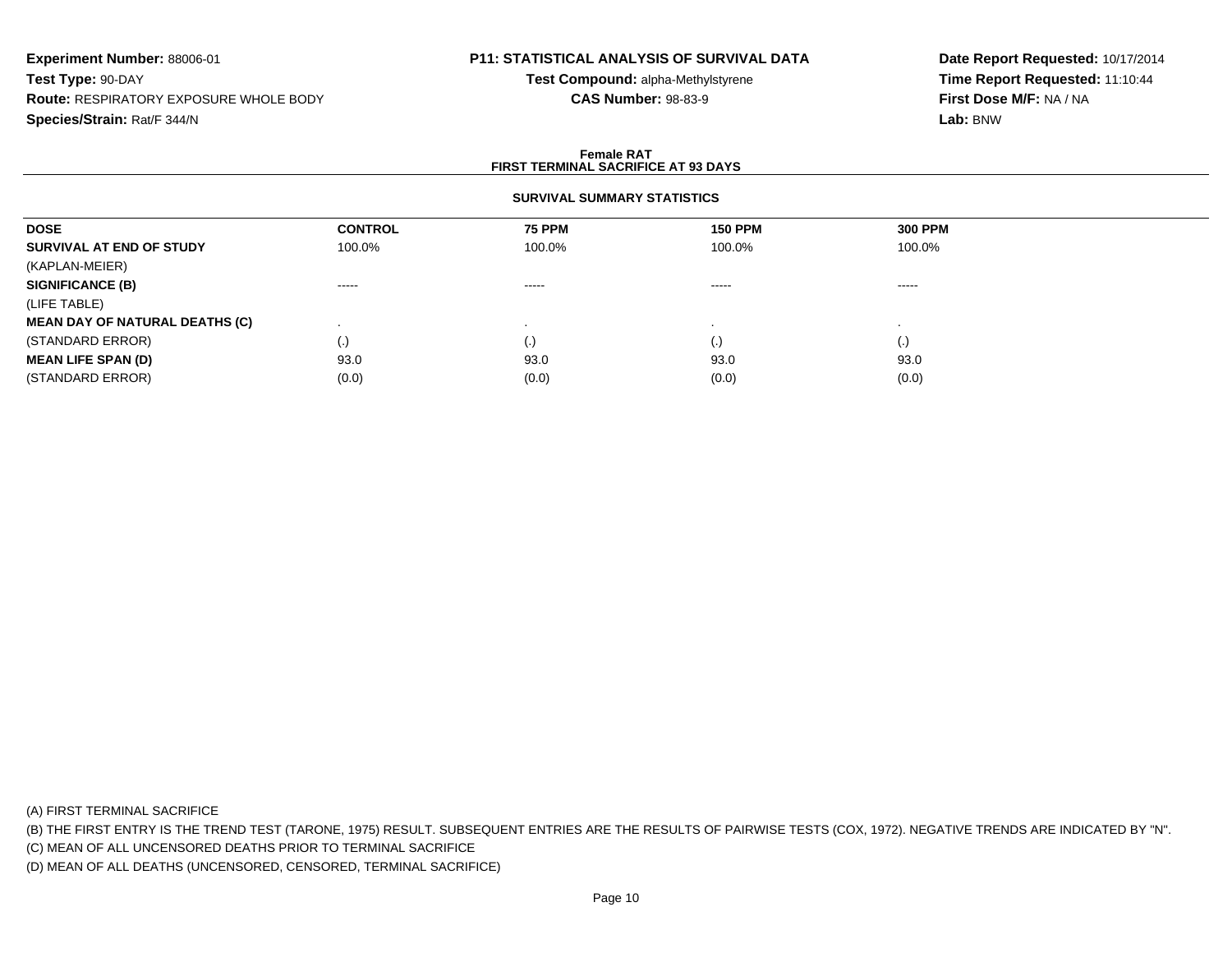# **P11: STATISTICAL ANALYSIS OF SURVIVAL DATA**

**Test Compound:** alpha-Methylstyrene**CAS Number:** 98-83-9

**Date Report Requested:** 10/17/2014**Time Report Requested:** 11:10:44**First Dose M/F:** NA / NA**Lab:** BNW

#### **Female RATFIRST TERMINAL SACRIFICE AT 93 DAYS**

#### **SURVIVAL SUMMARY STATISTICS**

| <b>DOSE</b>                           | 600 PPM  | <b>1000 PPM</b> |
|---------------------------------------|----------|-----------------|
| SURVIVAL AT END OF STUDY              | 100.0%   | 100.0%          |
| (KAPLAN-MEIER)                        |          |                 |
| <b>SIGNIFICANCE (B)</b>               | $\cdots$ | -----           |
| (LIFE TABLE)                          |          |                 |
| <b>MEAN DAY OF NATURAL DEATHS (C)</b> |          |                 |
| (STANDARD ERROR)                      | $\cdot$  | (.)             |
| <b>MEAN LIFE SPAN (D)</b>             | 93.0     | 93.0            |
| (STANDARD ERROR)                      | (0.0)    | (0.0)           |

(A) FIRST TERMINAL SACRIFICE

(B) THE FIRST ENTRY IS THE TREND TEST (TARONE, 1975) RESULT. SUBSEQUENT ENTRIES ARE THE RESULTS OF PAIRWISE TESTS (COX, 1972). NEGATIVE TRENDS ARE INDICATED BY "N".

(C) MEAN OF ALL UNCENSORED DEATHS PRIOR TO TERMINAL SACRIFICE